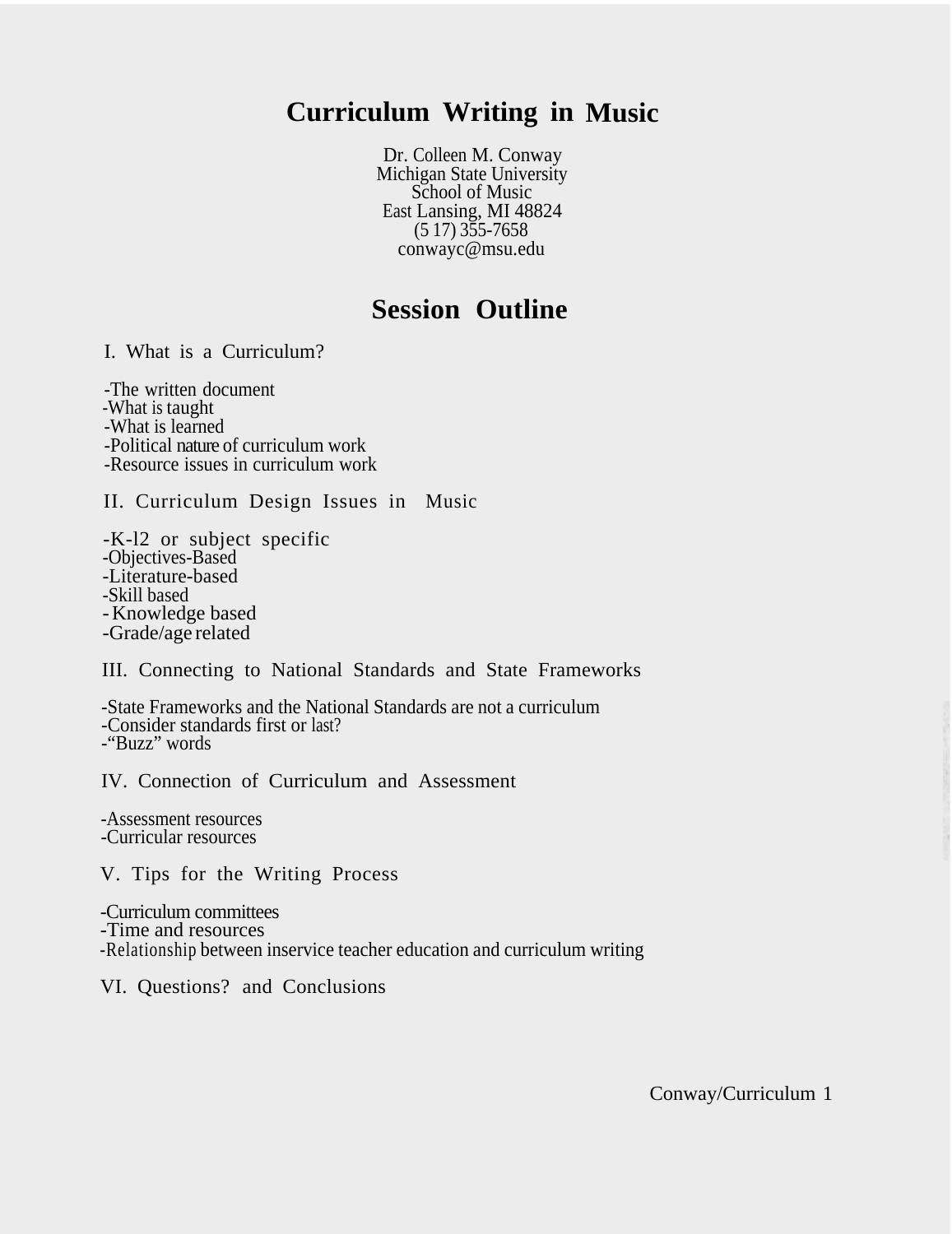# **The "Parts" of a Curriculum Document**

Department or Program Philosophy Overall Program Goals and Beliefs Lists of Developmental Skills or Benchmarks Required Resources Sample Teaching Strategies (lesson plans) Sample Assessment Strategies Suggested Curricular Resources

# **"Buzz" Words in Curriculum**

Ability Group: Organizing students into homogeneous groups (alike) according to musical achievement levels. Research has suggested that this practice of tracking is not helpful to strong and weak students in other academic areas. Do we consider this research in music courses?

Accountability: Teachers are held responsible for student learning. How do we demonstrate <sup>~</sup> individual student learning in music classes?

Character education: A focus on values and morals.Music classes often contribute to this increasingly popular movement in curriculum.

Curriculum Alignment: Matching what is taught to what is tested. Is the concert literature the only content to align to?

Interdisciplinary curriculum: Combing two or more subjects into a new and single organizational construct. Although we are being encouraged to embrace this, does it really work for instrumental music?

Multicultural education: There is some confusion in our profession regarding the difference between multicultural and multiethnic. Most music classes do not deal with cultural issues beyond the surface level.

Readiness: Refers to a student exhibiting a particular behavior thought a prerequisite for learning. What are the readinesses for success in instrumental music? Do we provide instruction in these areas?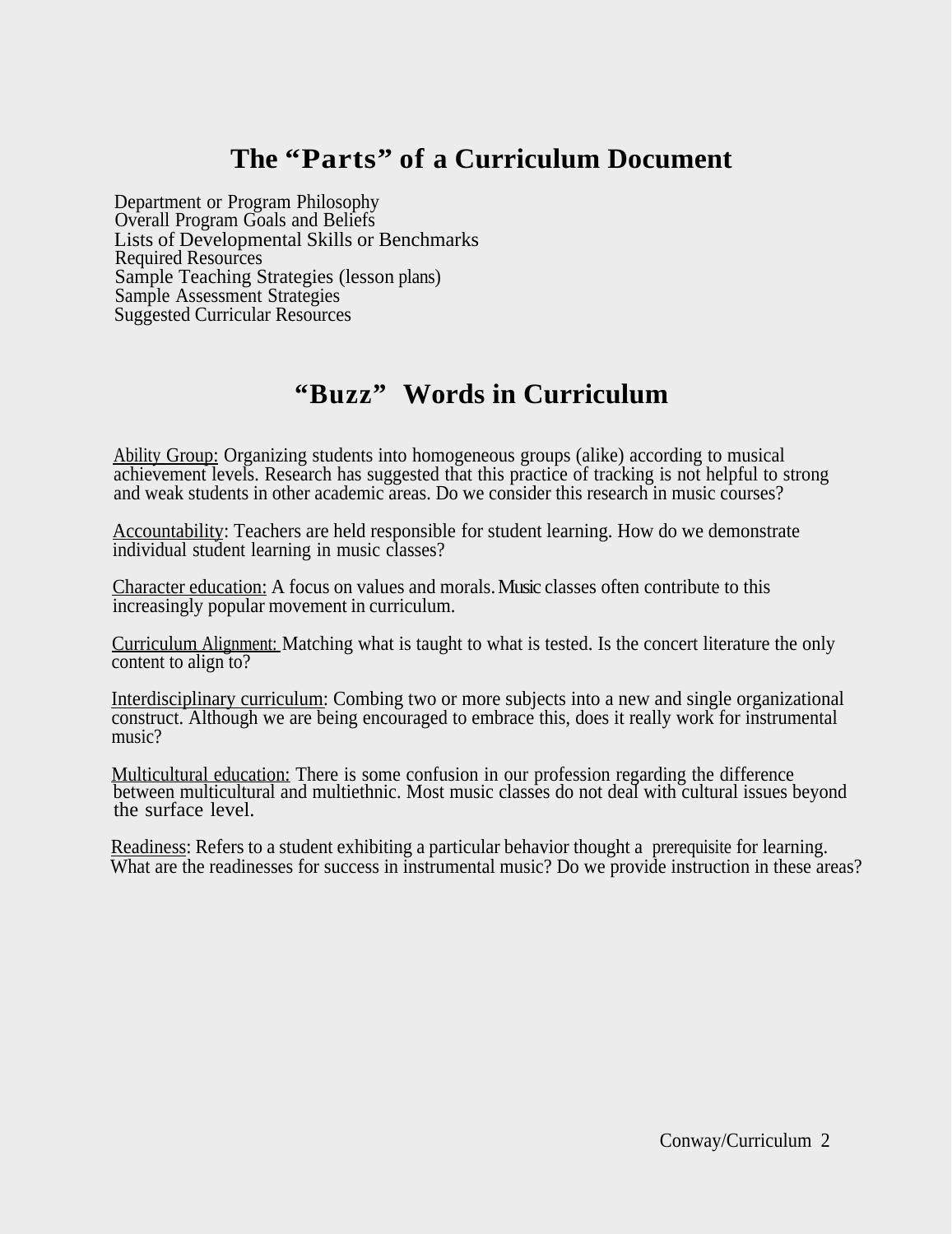### **Curricular Resources**

#### **General Curriculum Texts**

- Connelly, F. M. & Clandinin, D.J. (1988). *Teachers as curriculum planners. New* York: Teachers College Press.
- Jackson, P. (1992). *Handbook of research on curriculum. New* York: Macmillan.
- Slattery, P. (1995). *Curriculum development in the postmodem era. New* York: Garland Publishers.
- Walker, D. F. & Soltis, J. F. (1997). *Curriculum and aims* (3rd ed.). New York: Teachers College Press. (Also see Conway, C. M. (1998). Book review : Curriculum and aims. *Journal of Music Teacher Education, 8(1), 25-26.*
- Wiles, J. (1999). *Curriculum essentials: A resource for educators.* MA: Allyn and Bacon.

### **Original Sources Pertaining to Curriculum**

Apple, M. W. (1996). *Cultural politics and education. New* York: Teachers College Press.

- Bruner, J. (1977). *The process of education.* Cambridge, MA: Harvard University Press.
- Dewey, J. (1916). *Democracy and education. New* York: Macmillan.
- Dewey, J. (1938). *Experience and education. New* York: Macmillan..
- Doll, W.E. (1993). *A post-modem perspective on curriculum. New* York: Teachers College Press.
- Eisner, E. (1994). *The educational imagination. On the design and evaluation of school programs. (3rd Ed.). New* York: Macmillan.
- Freire, P. (1970). *Pedagogy of the oppressed, New* York: Herder and Herder.
- Kleibard, H. (1987). *The struggle for the American curriculum 1893-1958.* London: Routledge and Kegan Paul.
- Tyler, R.W. (1949). *Basic principles of curriculum and instruction.* Chicago: The University of Chicago Press.
- Whitehead, A.N. (1929). *The aims of education. New* York: The Free Press.

ASCD (Association for Supervision and Curriculum Development) Resources at: www.ascd.org

Conway/Curriculum 3